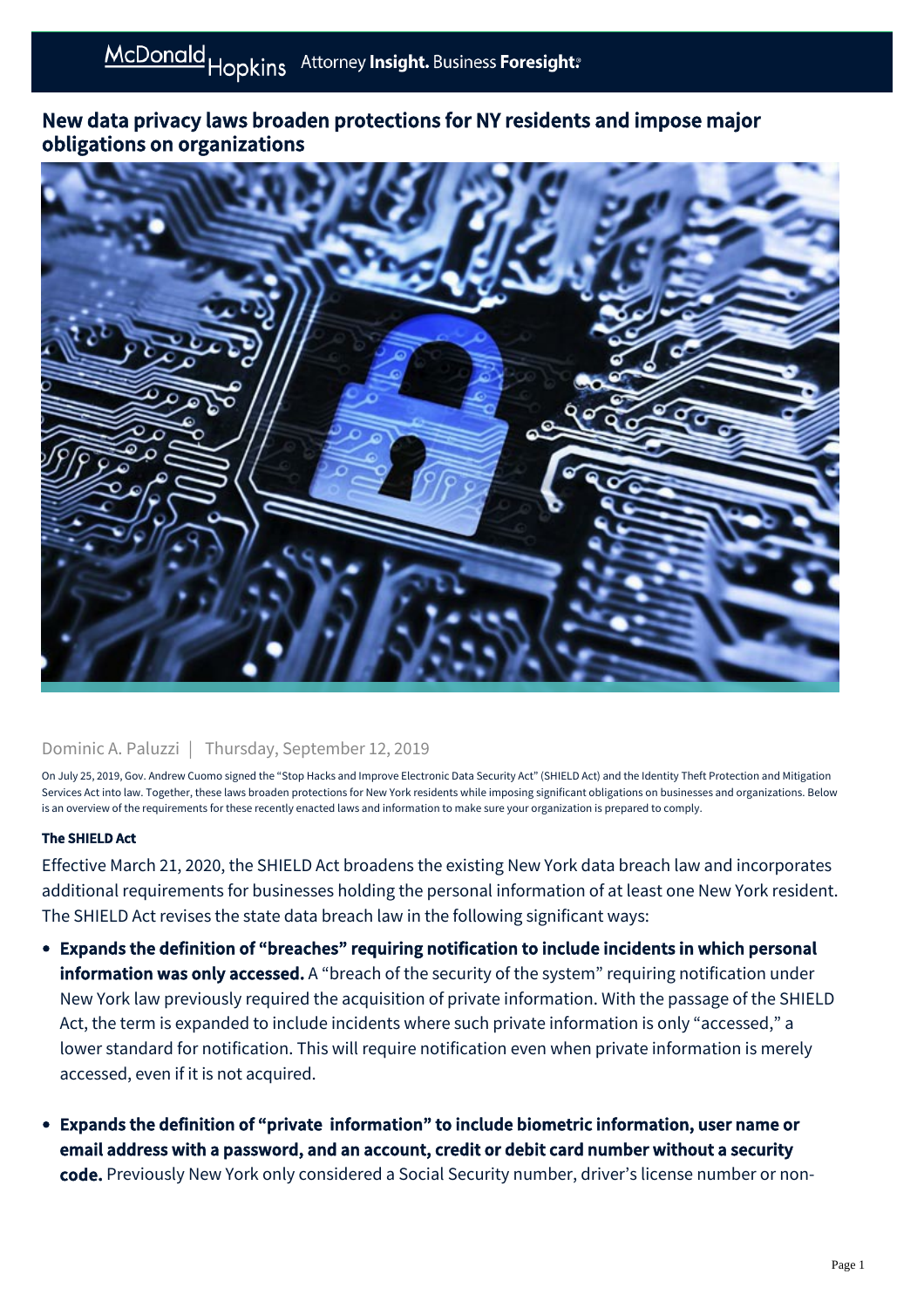## **New data privacy laws broaden protections for NY residents and impose major obligations on organizations**

driver identification, and account number, credit or debit card number in connection with a security code access code or password to be data elements amounting to "personal information." The SHIELD Act broadens that definition, including the following data elements as "personal information" requiring notification when breached:

- Biometric information.
- User name and e-mail address in connection with a password or security question answer that would permit access.
- An account, credit or debit card number without a security code, if the account number alone is sufficient to allow access to the account.

This brings the New York law into congruence with some of the more modern data breach statutes in the country.

- Creates a risk of harm analysis for inadvertent disclosure. The SHIELD Act does not require notice if the exposure of private information was an inadvertent disclosure and there is a reasonable determination that the disclosure will not likely result in misuse or financial or emotional harm. Considering the significant number of breaches that are inadvertent disclosures, this could lighten the requirements of many businesses. However, the SHIELD Act does not get rid of all obligations for such breaches. Instead, it requires the determination to be documented and maintained for at least five years and, if more than 500 residents of New York are affected, the written determination must be provided to the New York Attorney General within 10 days.
- Requires notification to statute regulators if notification is made pursuant to other laws. The SHIELD Act exempts businesses making notification pursuant to the Gramm-Leach-Bliley Act, or the Health Insurance Portability and Accountability Act, or any other federal or New York state data security rules and regulations from notifying residents pursuant to New York law. Although this is in line with many other data breach statutes, the SHIELD Act requires notification to the state attorney general, the department of state and the division of state police when notification is made to New York residents pursuant to these laws. Further, the SHIELD Act also requires notification to the New York attorney general within five days of a business notifying the Secretary of Health and Human Services of a breach pursuant to the Health Insurance Portability and Accountability Act.
- Adds additional disclosure requirements to notifications. Requires notifications given under the statute to include additional information, including the telephone numbers and websites of the relevant state and federal agencies that provide information regarding security breach response and identity theft prevention and protection information. This will require notifying entities to ensure that they include contact information for the relevant New York agencies on its notification letter.
- Requires persons or businesses to maintain certain data security protections. The SHIELD Act requires businesses that owns or licenses computerized data including the privacy information of a resident of New York to develop, implement, and maintain reasonable safeguards. The SHIELD Act lays out specific requirements that are considered "reasonable," the totality of which deems a business to be in compliance. These requirements include, among other things a data security program with